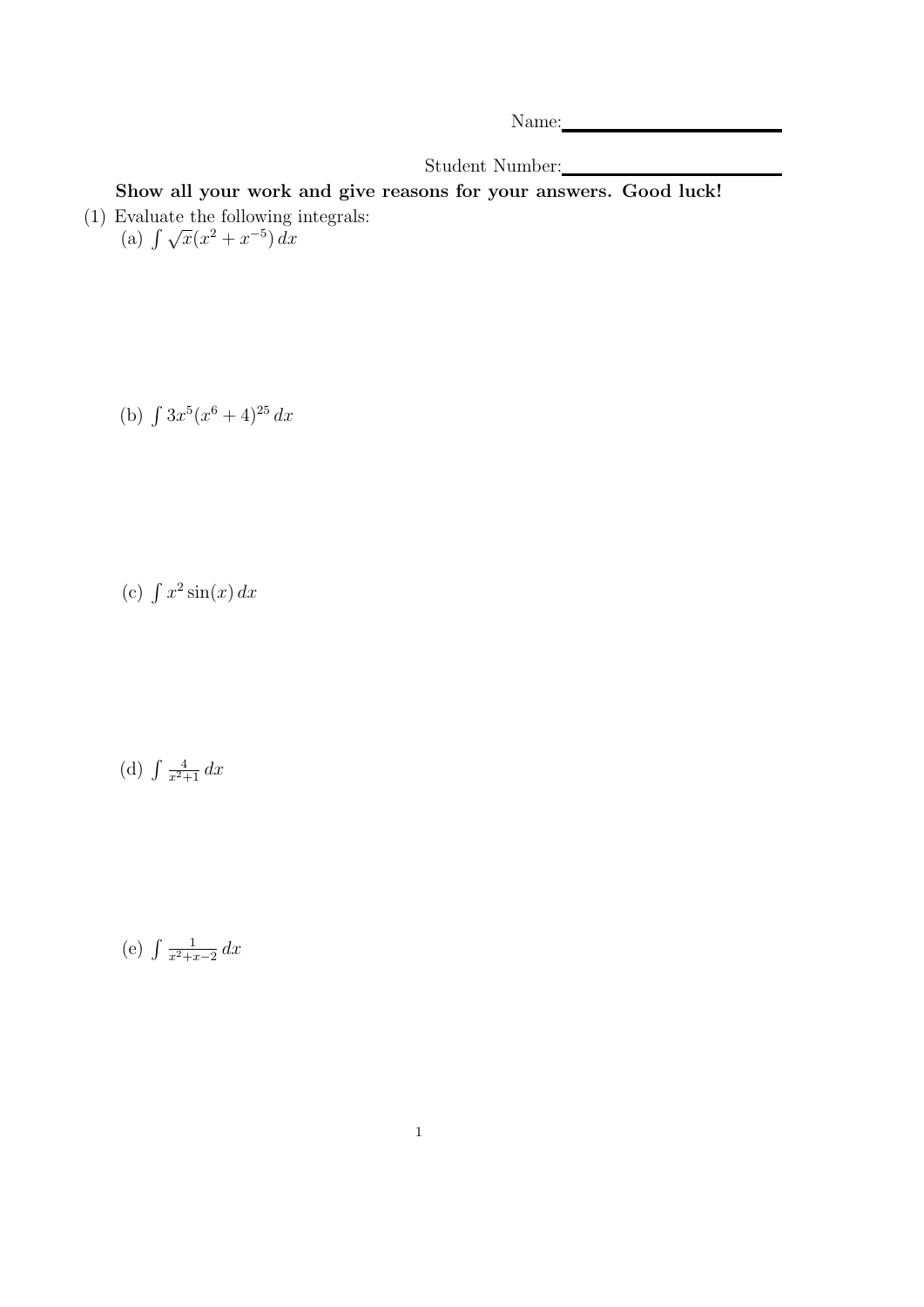(2) Use the right endpoint rule and a partition using 4 intervals  $(n=4)$  to approximate the value of the definite integral  $\int_0^{1/10} \sin(x^2) dx$ . You do not need to multiply and add all the numbers; just write them down!

(3) Find the area between the graphs of the functions  $x = y^2$  and  $y = x$ .

(4) Set up (but do not evaluate) an integral for the volume of revolution obtained by rotating the area bounded by the graph of  $y = \tan(x)$ , the line  $y = 2$  between  $x = 0$  and  $x = \pi/4$  about the line  $x = -5$ .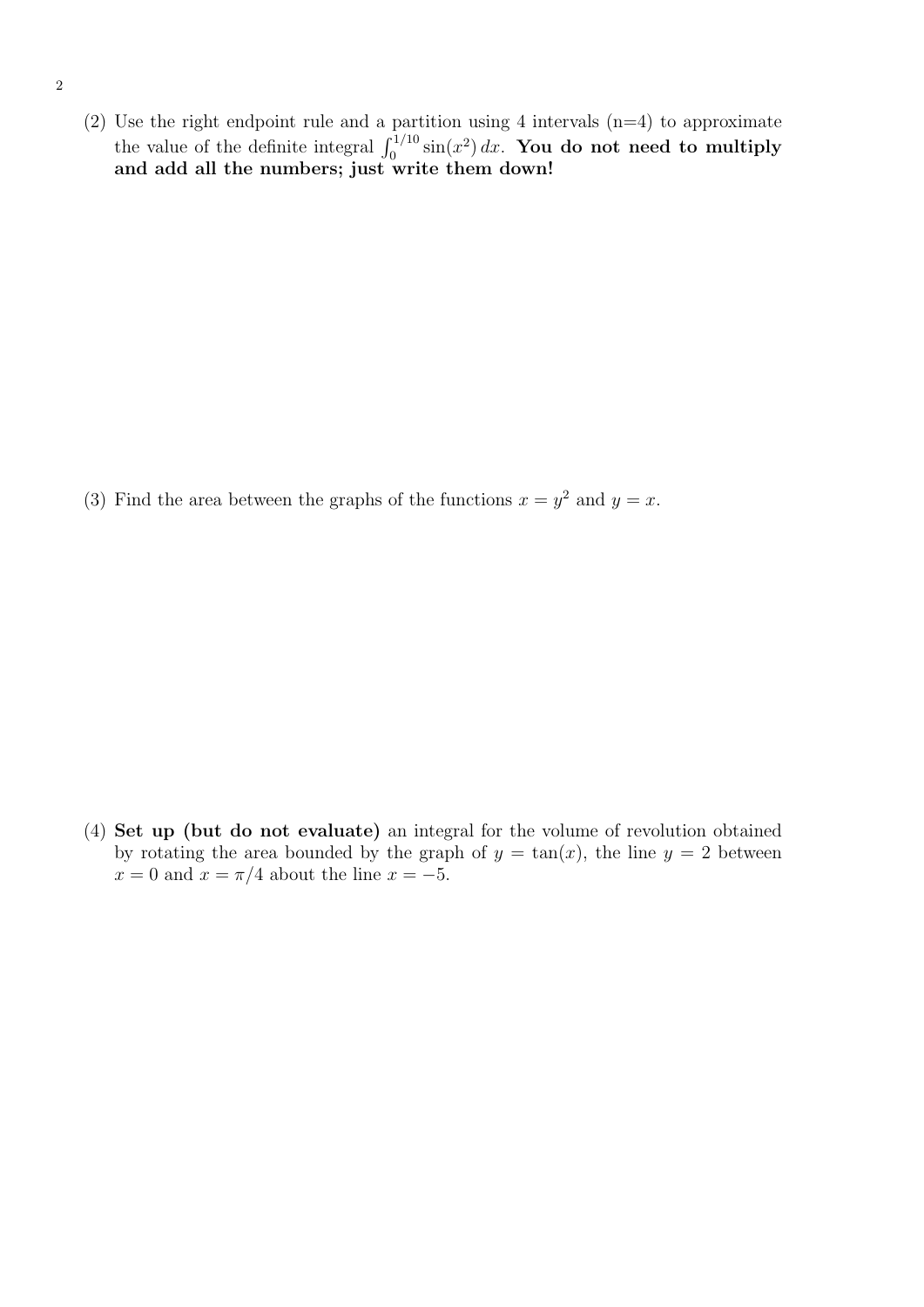(5) Find the radius and interval of convergence of the series  $\sum_{n=0}^{\infty}(-1)^n\frac{(2x+1)^n}{n^2}$ 

(6) Find the MacLaurin series for the function  $f(x) = \sin(x^2)$  and use this series to give the exact answer to  $\int_0^{1/10} \sin(x^2) dx$ . What is the error if you only add the first 4 terms of this series?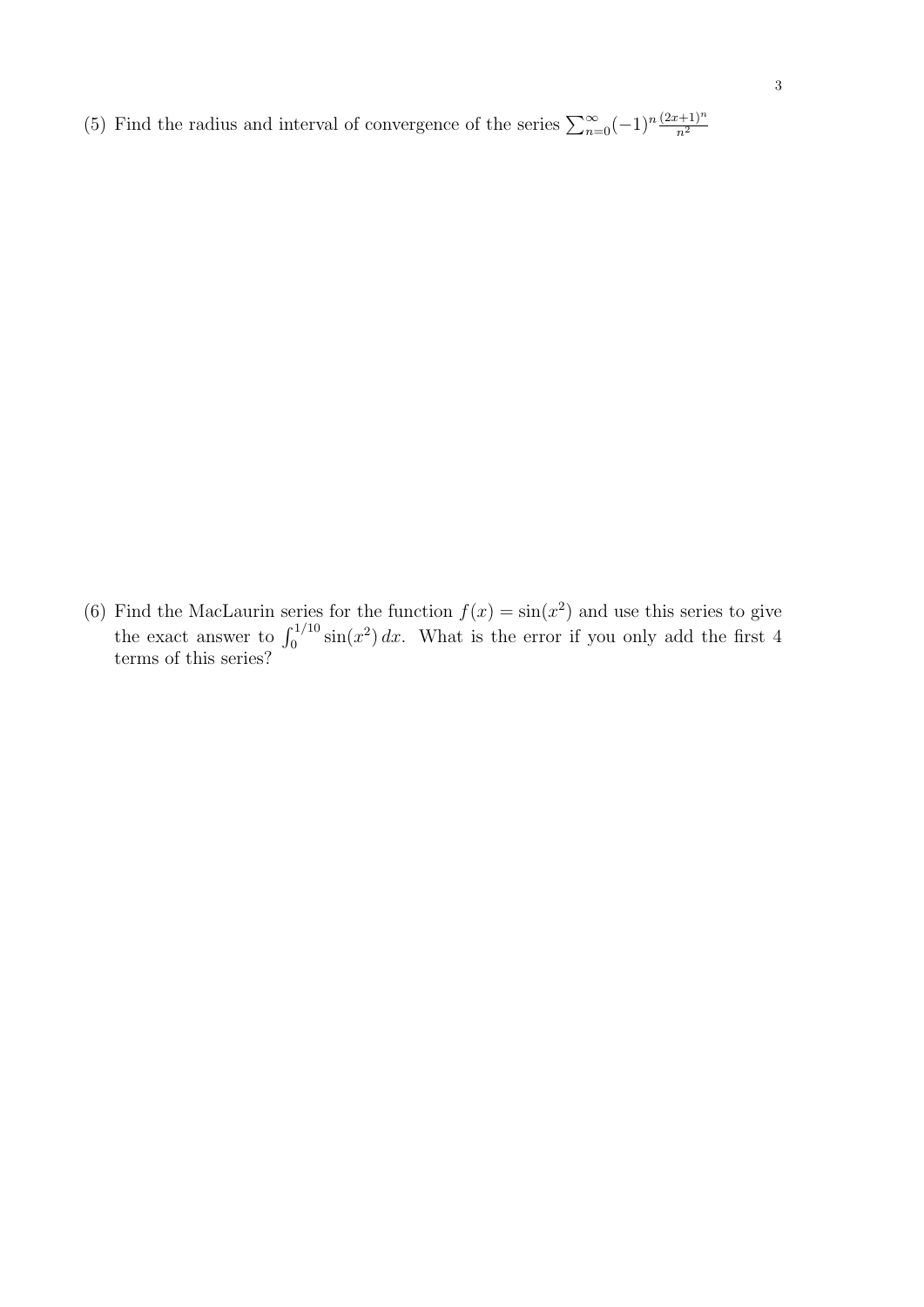(7) Find an equation for the line of intersection of the planes  $2x-y+z=5$  and  $-x+y=4$ 

(8) Find the equation of the plane through the point  $(-1, 1, 2)$  and perpendicular to the line  $\overline{ }$ 

$$
\begin{cases}\nx = 1 + t \\
y = 2 - t \\
z = 1 - 2t\n\end{cases}
$$

- (9) Convert the coordinates of the point  $(1, 2, 3)$  from Cartesian coordinates to:
	- (a) Cylindrical coordinates,
	- (b) Spherical coordinates.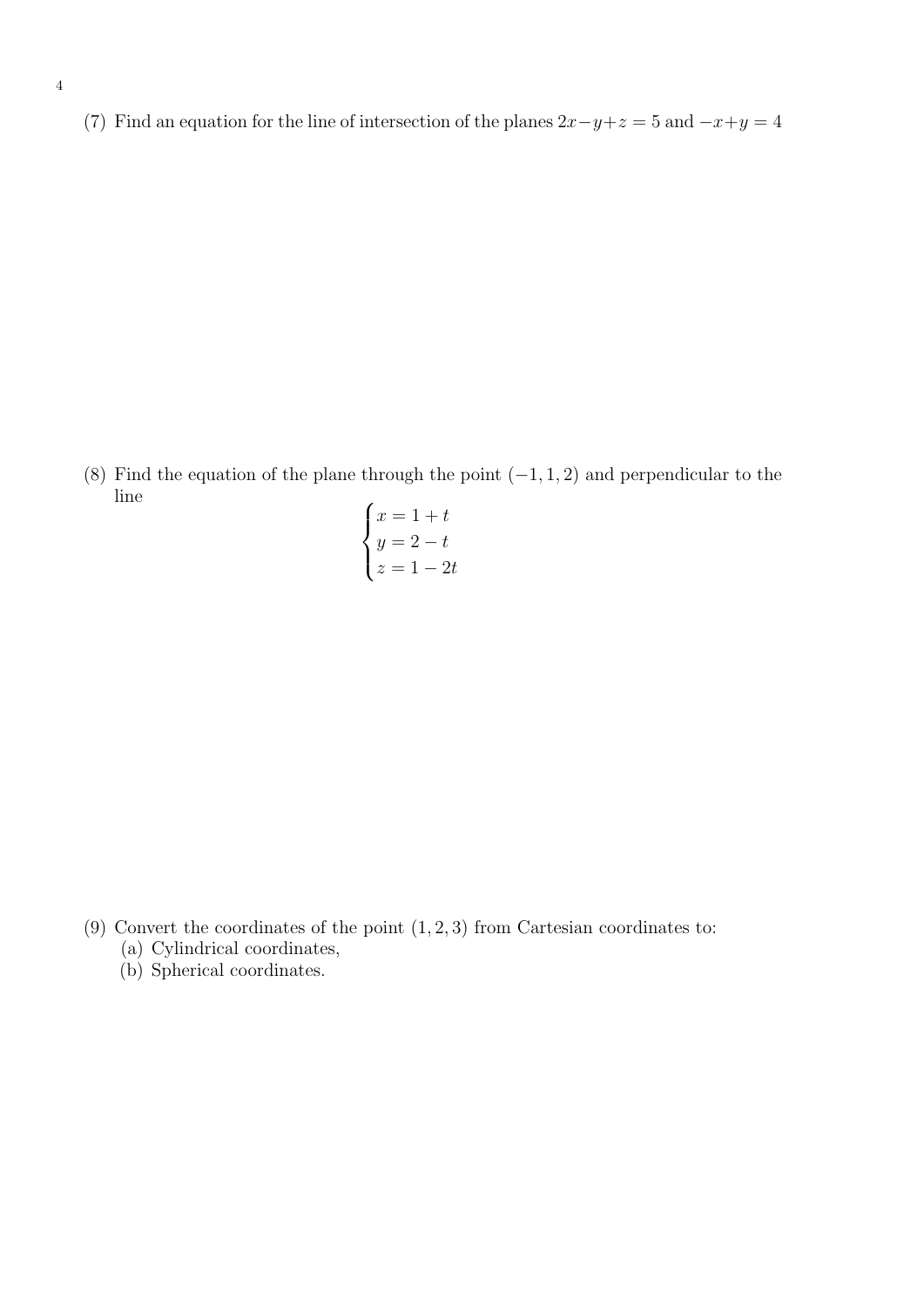(10) Find the distance from the point  $(3, -1, 4)$  to the line

$$
\begin{cases}\nx = 1 + t \\
y = 2 - t \\
z = 1 - 2t\n\end{cases}
$$

using vectors.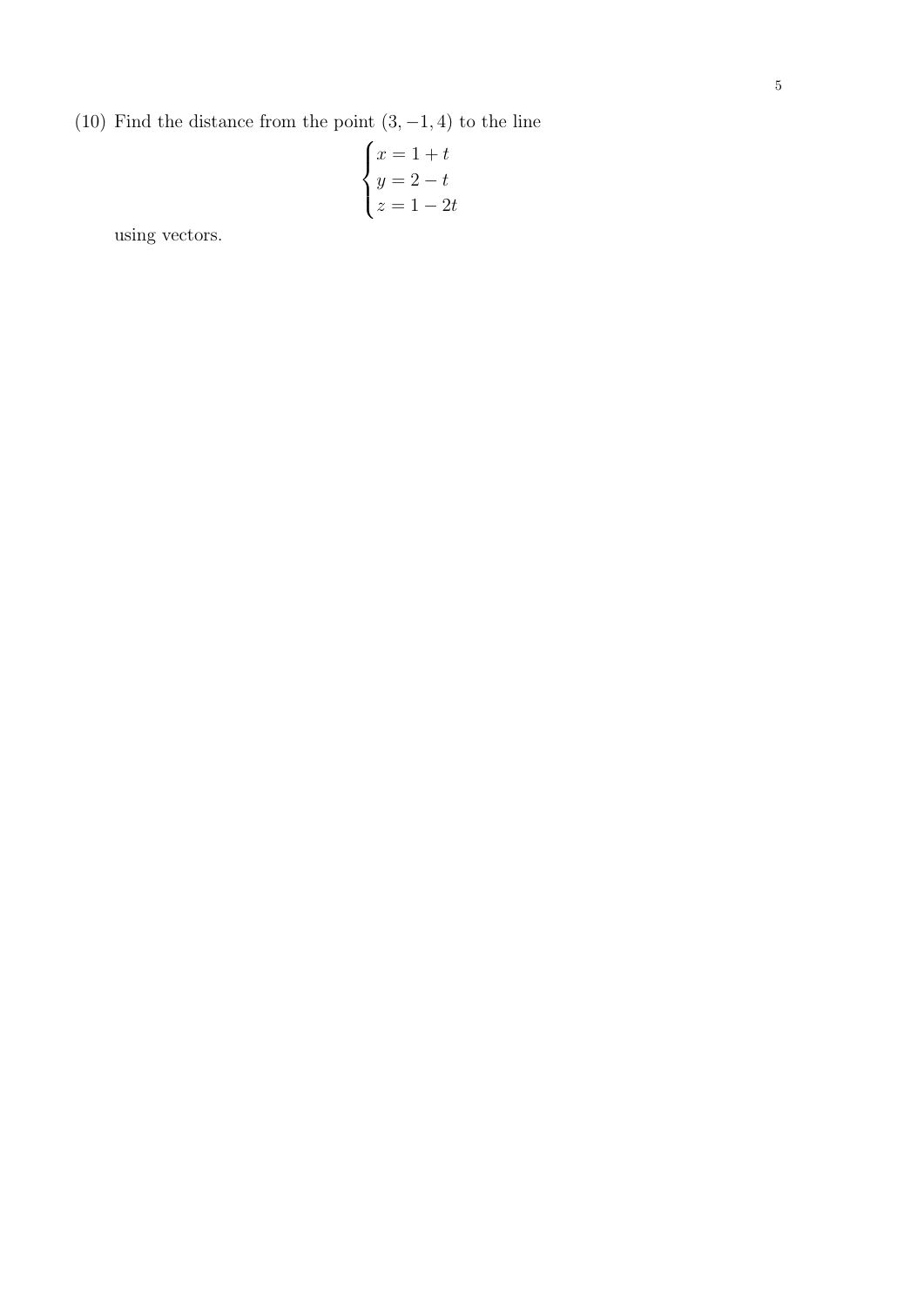Name:

Student Number:

Show all your work and give reasons for your answers. Good luck!

(1) Use the right endpoint rule and a partition using 4 intervals  $(n=4)$  to approximate the value of the definite integral  $\int_0^{1/10} \sin(x^2) dx$ . You do not need to multiply and add all the numbers; just write them down!

(2) Find the area between the graphs of the functions  $x = y^2$  and  $y = x$ .

(3) Set up (but do not evaluate) an integral for the volume of revolution obtained by rotating the area bounded by the graph of  $y = \tan(x)$ , the line  $y = 2$  between  $x = 0$  and  $x = \pi/4$  about the line  $x = -5$ .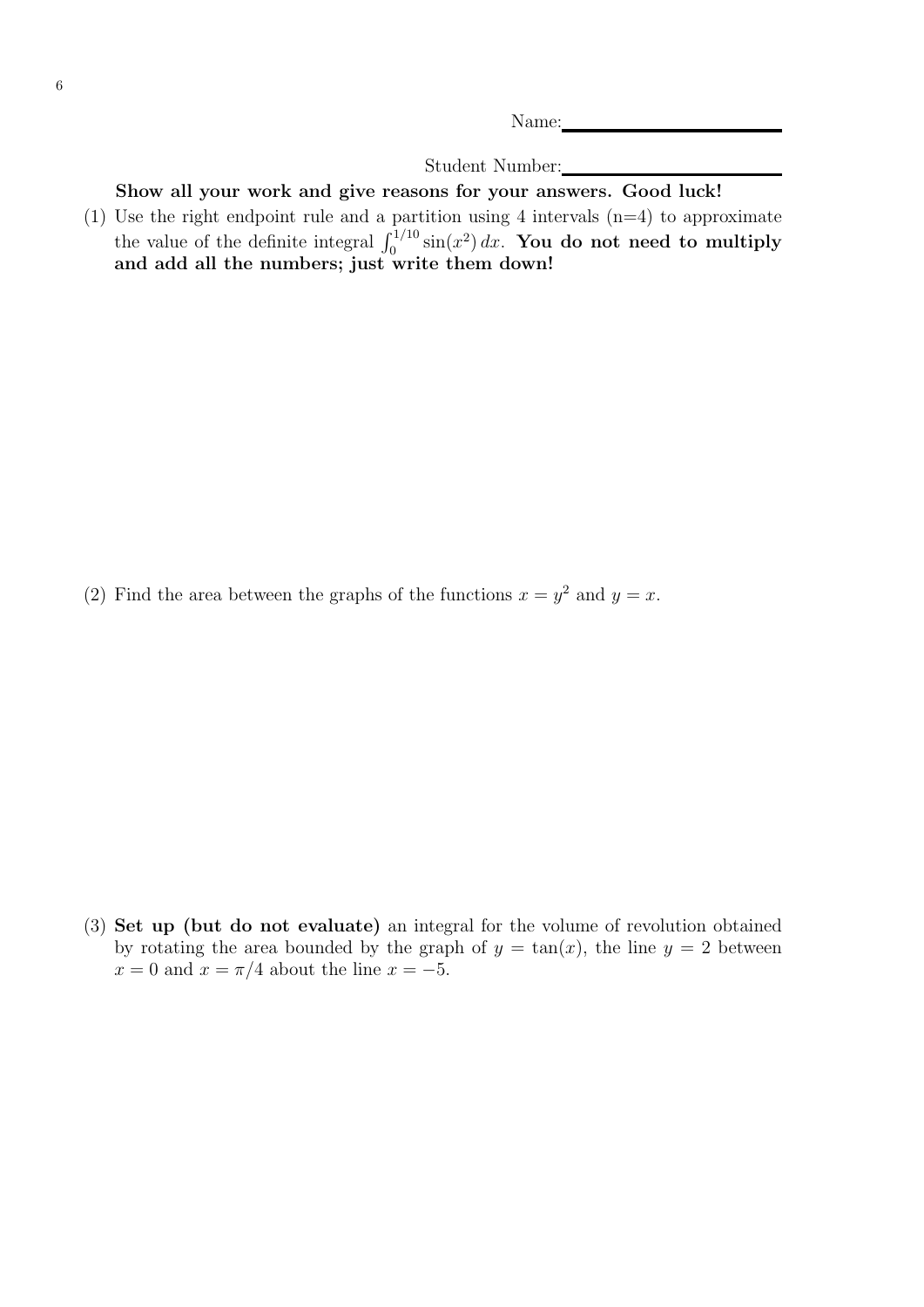(4) Find the radius and interval of convergence of the series  $\sum_{n=0}^{\infty}(-1)^n\frac{(2x+1)^n}{n^2}$ 

(5) Find the MacLaurin series for the function  $f(x) = \sin(x^2)$  and use this series to give the exact answer to  $\int_0^{1/10} \sin(x^2) dx$ . What is the error if you only add the first 4 terms of this series?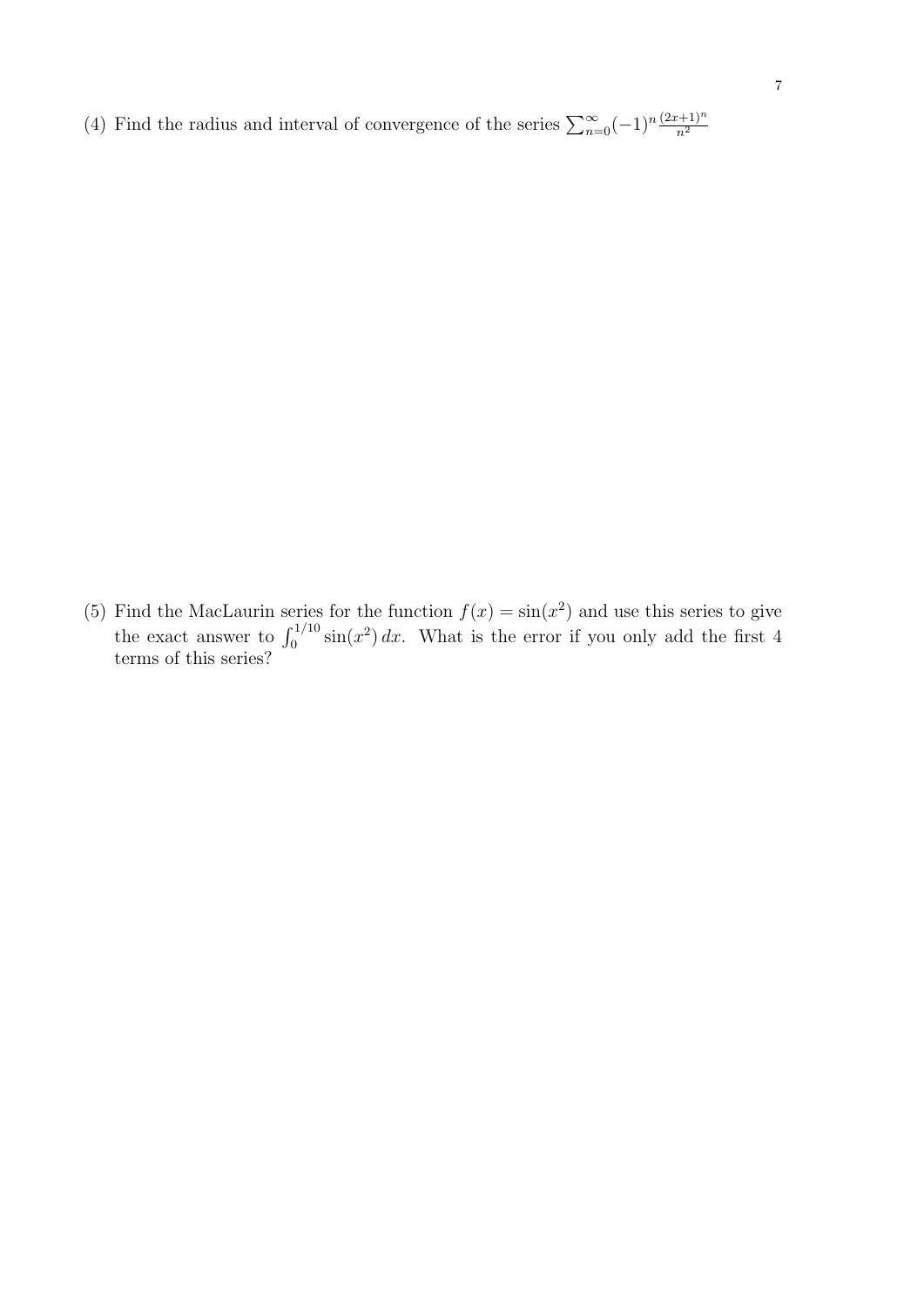(6) Evaluate the following integrals:<br>
(a)  $\int \sqrt{x}(x^2 + x^{-5}) dx$ 

(b) 
$$
\int 3x^5(x^6+4)^{25} dx
$$

(c)  $\int x^2 \sin(x) dx$ 

(d)  $\int \frac{4}{x^2+1} dx$ 

(e)  $\int \frac{1}{x^2+x^2}$  $rac{1}{x^2+x-2}$  dx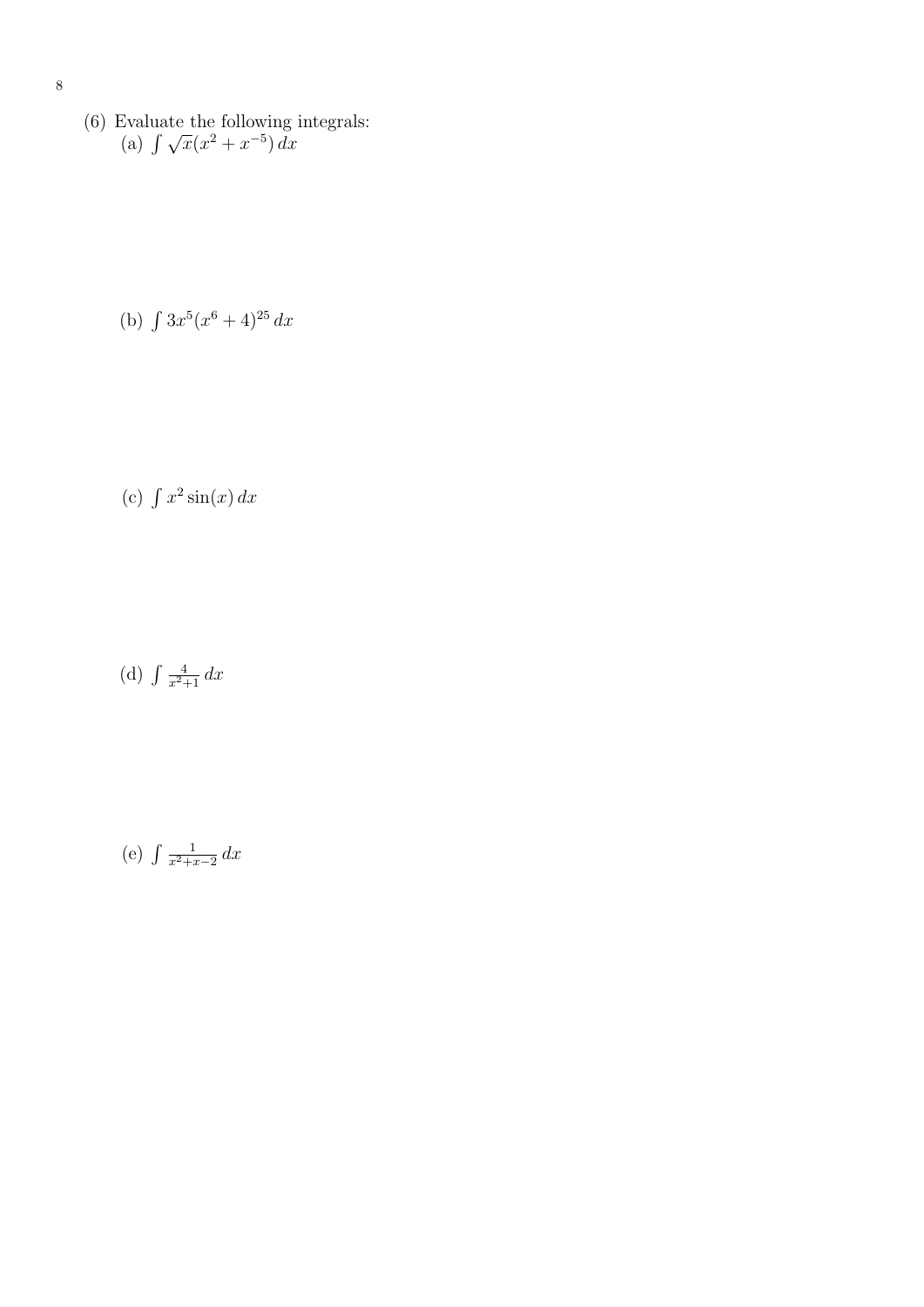(7) Find an equation for the line of intersection of the planes  $2x-y+z=5$  and  $-x+y=4$ 

(8) Find the equation of the plane through the point  $(-1, 1, 2)$  and perpendicular to the line  $\overline{ }$ 

$$
\begin{cases}\nx = 1 + t \\
y = 2 - t \\
z = 1 - 2t\n\end{cases}
$$

- (9) Convert the coordinates of the point  $(1, 2, 3)$  from Cartesian coordinates to:
	- (a) Cylindrical coordinates,
	- (b) Spherical coordinates.